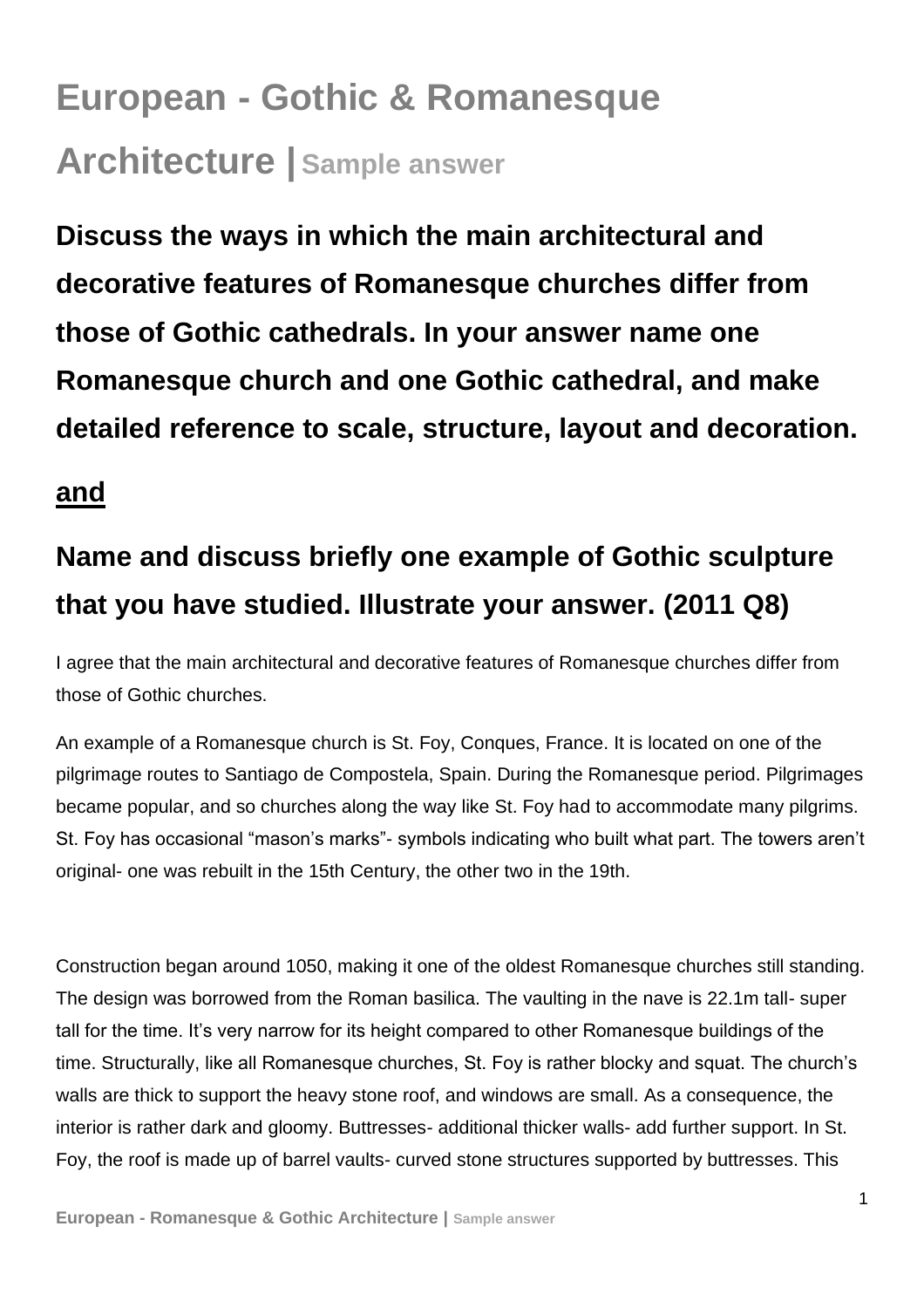system is repeated in bays. In the bays, groin vaulting is used to distribute pressure more evenly, meaning there can be slightly larger windows.



The layout of St. Foy is a typical Romanesque cruciform floor plan, based on the simple rectangular plan of the Roman Basilica, but with more space to accommodate pilgrims. The entrance is in the west. The nave runs from the entrance portal to the centre of the church. The transept runs north-south perpendicular to the nave. The crossing is the space in the middle where they meet. The choir and apse form the main altar area at the eastern arm of the church. The ambulatory is an arcaded area for people to walk around the apse. This ambulatory is covered by a groin vault. St. Foy has two side aisles, separated from the central nave by 14 pillars. There are three radiating chapels forming a crown around the apse. Above the ambulatory, there is a gallery: overflow space for more pilgrims. Above this is a clerestory, identified by a series of pillars and arches forming a blind arcade.



The decoration of St. Foy is relatively plain, with little colour. Decoration is confined to sculpture, which is integrated into the architecture itself in capitals and tympana. All arches are rounded. We can see human figures sculpted into the capitals- a first for Christian sculpture at the time. They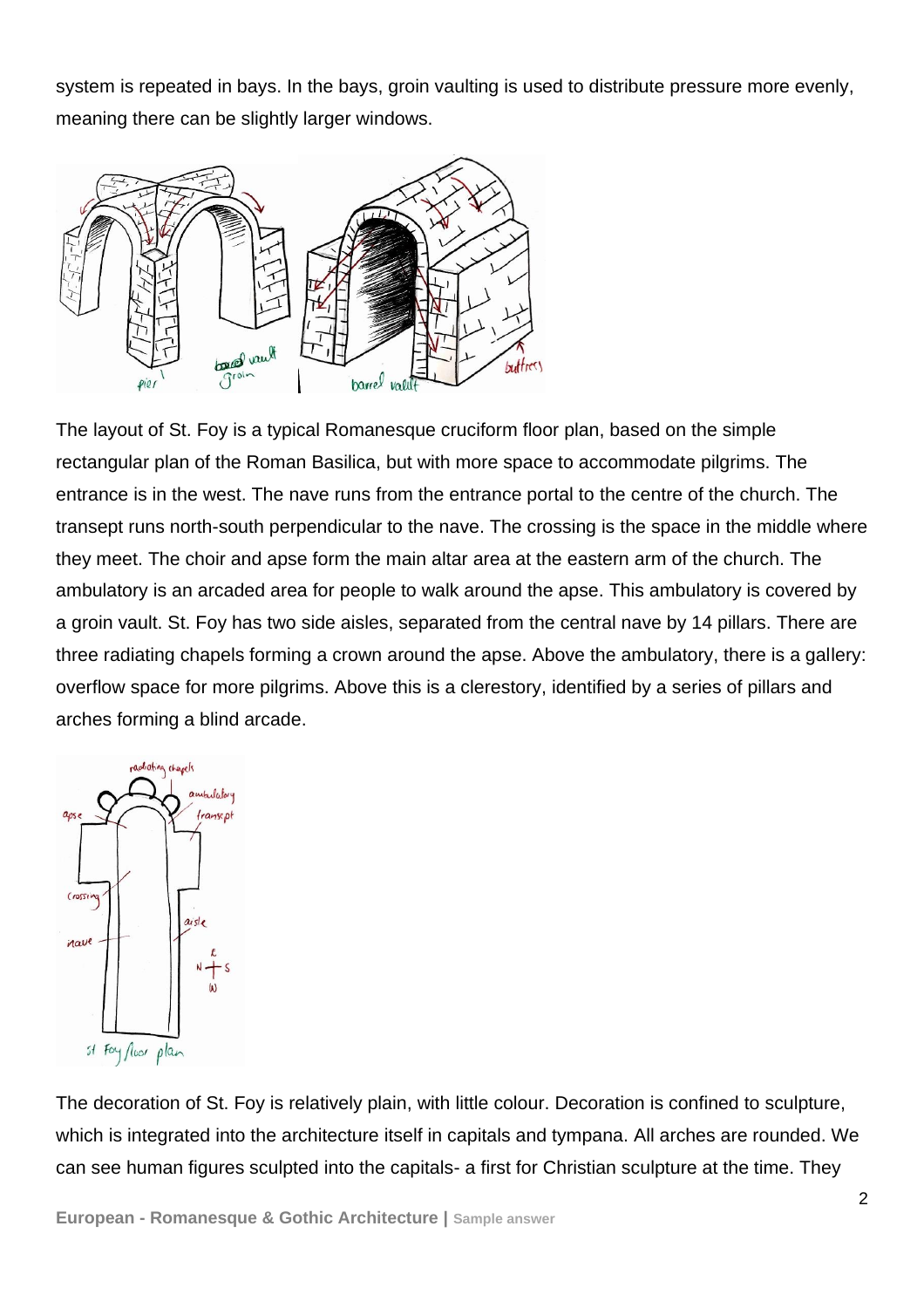are 9m above the ground, so lost to the height of the nave. A tympanum is a large semi-circular sculpture in relief above an entry portal. The Western tympanum in St. Foy depicts God, with heaven on the left and hell on the right. We see angels weighing the souls of the deceased, and demons trying to bring them to hell. Such last judgement scenes are typical of the Romanesque period. The point of sculpture was seen as to inform illiterate pilgrims of the Bible, and to scare them away from sinning.



An example of a Gothic cathedral is Chartres, located around 80km south of Paris, France. By the end of the 12th Century it was one of the most popular pilgrimage destinations in Europe. The present building was constructed between 1150-1200 in the Middle Gothic Phase. The west end has two different spires- one is plain and 105m tall, the other is 113m tall and built in the 16th Century Flamboyant Gothic Style. This is much taller than St. Foy. Similarly, the nave is made up of three levels- the arcade is 12m tall, the triforium is 6m tall and the clerestory is 12m tall. This makes the nave 30m high- much taller than that of St Foy. Unlike St. Foy and other Romanesque churches, which are short and squat, Chartres and other Gothic cathedrals are characterised as tall, soaring and elegant.

The layout of a Gothic church is not dissimilar from a Romanesque church in its cruciform floor plan. The nave is a bit wider in Chartres than in St. Foy. However, a difference between Romanesque and Gothic is the radiating chapel system. In Chartres, the radiating chapel system has been opened up in an attempt to create a sense of harmony throughout the church. This is because the Bishop of Chartres was a friend of Abbot Suger, who designed St. Denis, another Gothic cathedral. The Bishop of Chartres borrowed some of Suger's ideas.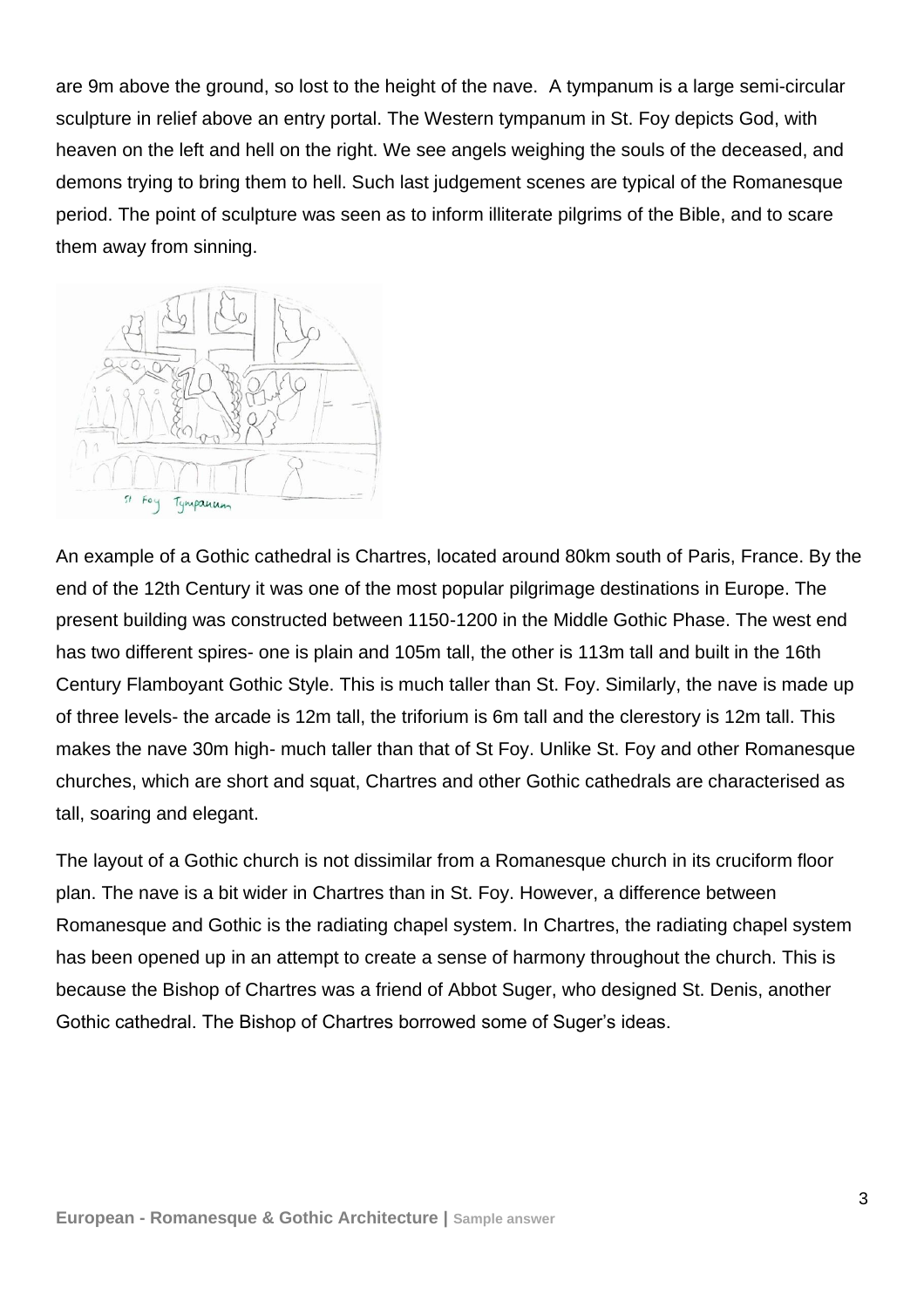

Structurally, the nave is divided into three levels: the arcade, the triforium and the clerestory. By removing the gallery, the builders could make the arcade and clerestory larger and equal in height, with a small, dark triforium in between. Unlike the thick walls of St. Foy, Chartres has rather thin walls, and huge windows that allow lots of "mystical light"- it was believed at this time that light was a direct symbol of God. Thin walls were achieved using flying buttresses on the outside, which supported the lateral thrust from the high stone vaults. These stone vaults were higher and wider than any attempted before in France. They come from top of nave down in stages onto a supporting pillar or buttress. This pillar gets wider as it goes down as pressure becomes greater, flying buttresses on the outside to add additional support. This structure gives rise to much more elegant and lightweight churches than we saw in the Romanesque period.



Decoration in Chartres is extremely different to that in St. Foy There is far more decoration, as focus shifted to creating the most ornate and beautiful cathedrals possible. Like in Romanesque, sculpture was integrated into the church design, especially around entry portals. In the entry portal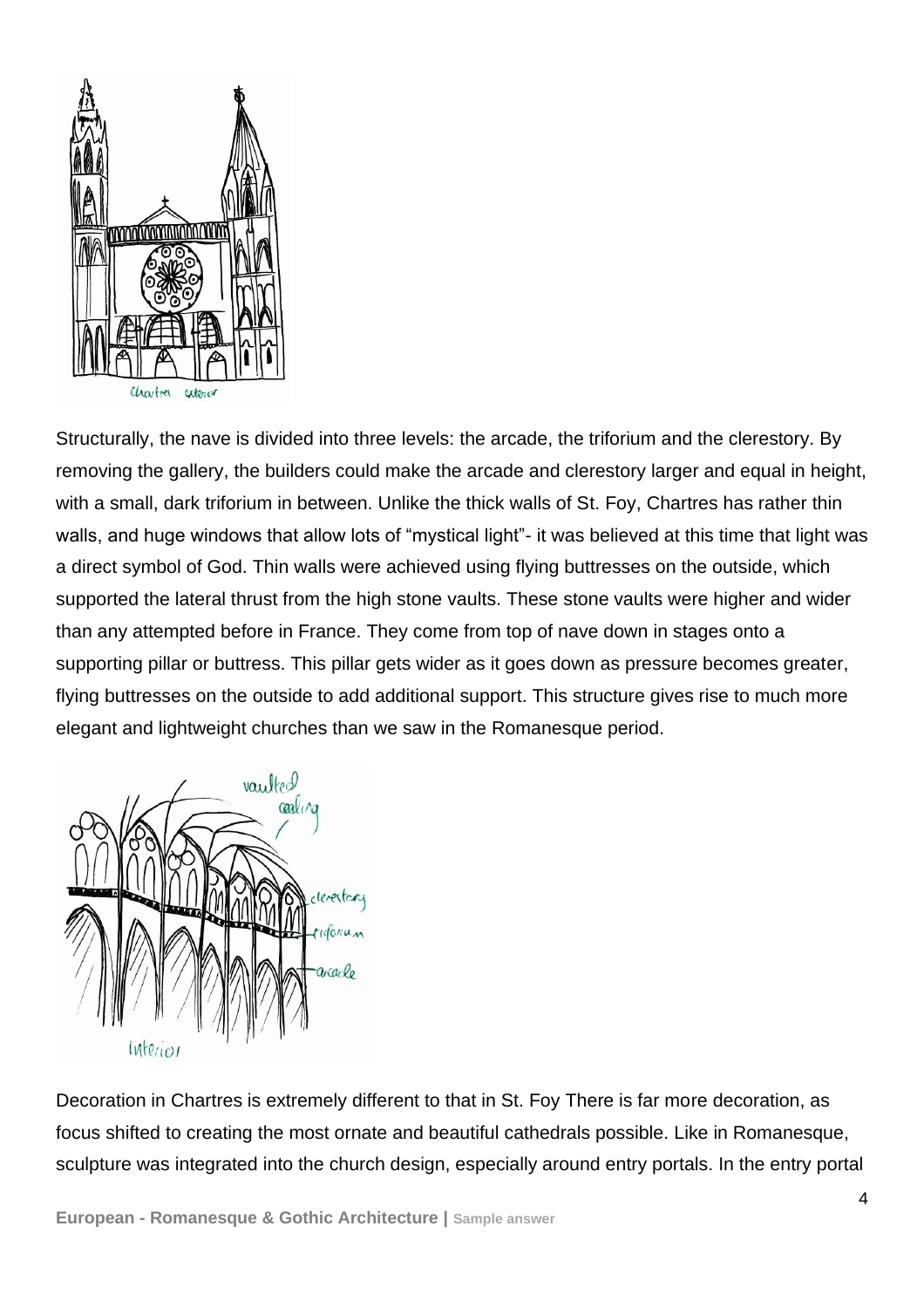we see a calm scene with lifelike animals and humans. There are also sculptures of the evangelists, 12 apostles and 24 elders of the apocalypse on the archivolts. Like in St. Foy, this sculpture is integrated into the architecture.

One feature of decoration completely unlike anything found in Romanesque churches is the stained glass. The new method of construction meant that they could have huge windows glazed with densely coloured glass, making Chartres relatively dark inside, but emphasising the richness of the colour of the light. One of the most famous windows is Belle Verriére, located in choir. We see the Virgin Mary wearing blue, with Jesus on her lap, hand raised in blessing. Nearly all 176 stained glass windows have dense stained glass, giving a dark but richly coloured interior. The function is narrative and spiritual. Lead holds pieces of coloured glass together.



An example of Gothic Sculpture that I have studied is the sculpture of St Modesta outside the porch of the north transept of Chartres. It shows the next phase of Gothic sculpture, where the sculpture is almost free-standing from the architecture. The folds in the drapery seem full and 3 dimensional. It shows the form underneath the clothes very well, particularly around her waist and feet. There is a gentle sense of movement with the turn in her upper body. As opposed to earlier examples of Gothic sculpture, which were quite flat and stylised, the figure and face of St. Modesta is fuller and more rounded, giving a quality of 3D naturalism in her expression. Unlike before, Gothic sculptors were given more creative freedom to explore realistic expression and gesture. Eventually Gothic sculpture separated completely from architecture and was seen as an art form in its own right.